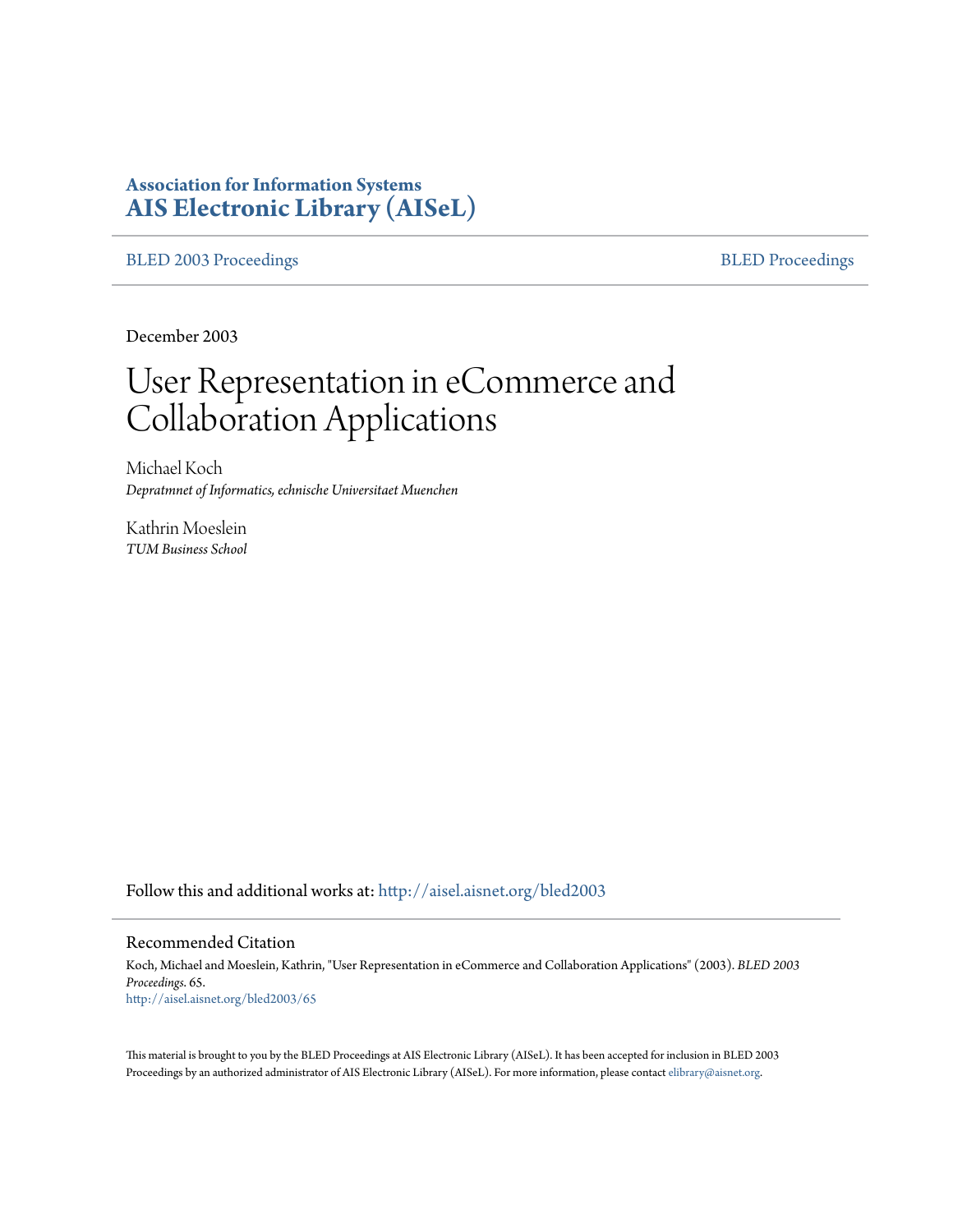## **16th Bled eCommerce Conference**

#### **eTransformation**

Bled, Slovenia, June 9 - 11, 2003

# **User Representation in eCommerce and Collaboration Applications**

#### **Michael Koch**

Department of Informatics, Technische Universitaet Muenchen, Germany KochM@in.tum.de

#### **Kathrin Möslein**

TUM Business School, Germany Moeslein@ws.tum.de

## **Abstract**

*The development of the Internet was originally based on the assumption that a user remains anonymous. However, more and more services need to know the user for providing personalized services or for presenting the user to other users. As in real life, a*  user will interact with different services hosted by different providers. With the current *approach users have to provide and update information about their identity and interests for each service independently. That results in cold-start problems for new services and in inconvenience for the user. In this paper we argue that user-centric global identity management is needed for future e-commerce and collaboration applications. We present the current state of art in the area of identity management, discuss needs and possibilities for future developments, and show some results of the work we have done in this context.* 

#### **1. Introduction**

Personalization and community support are increasingly considered to be an important ingredient of successful (Web) applications for e-commerce and collaboration.

#### *1.1 Personalization*

Personalization techniques are used for tailoring information services to the needs of individual users. In marketing, personalization supports one-to-one marketing which should increase the customer share over a lifetime. What used to be possible in the corner shop, since the shopkeeper knew her customers personally, will be extensively possible in the electronic medium by the storage of profiles and the automatic evaluation on the basis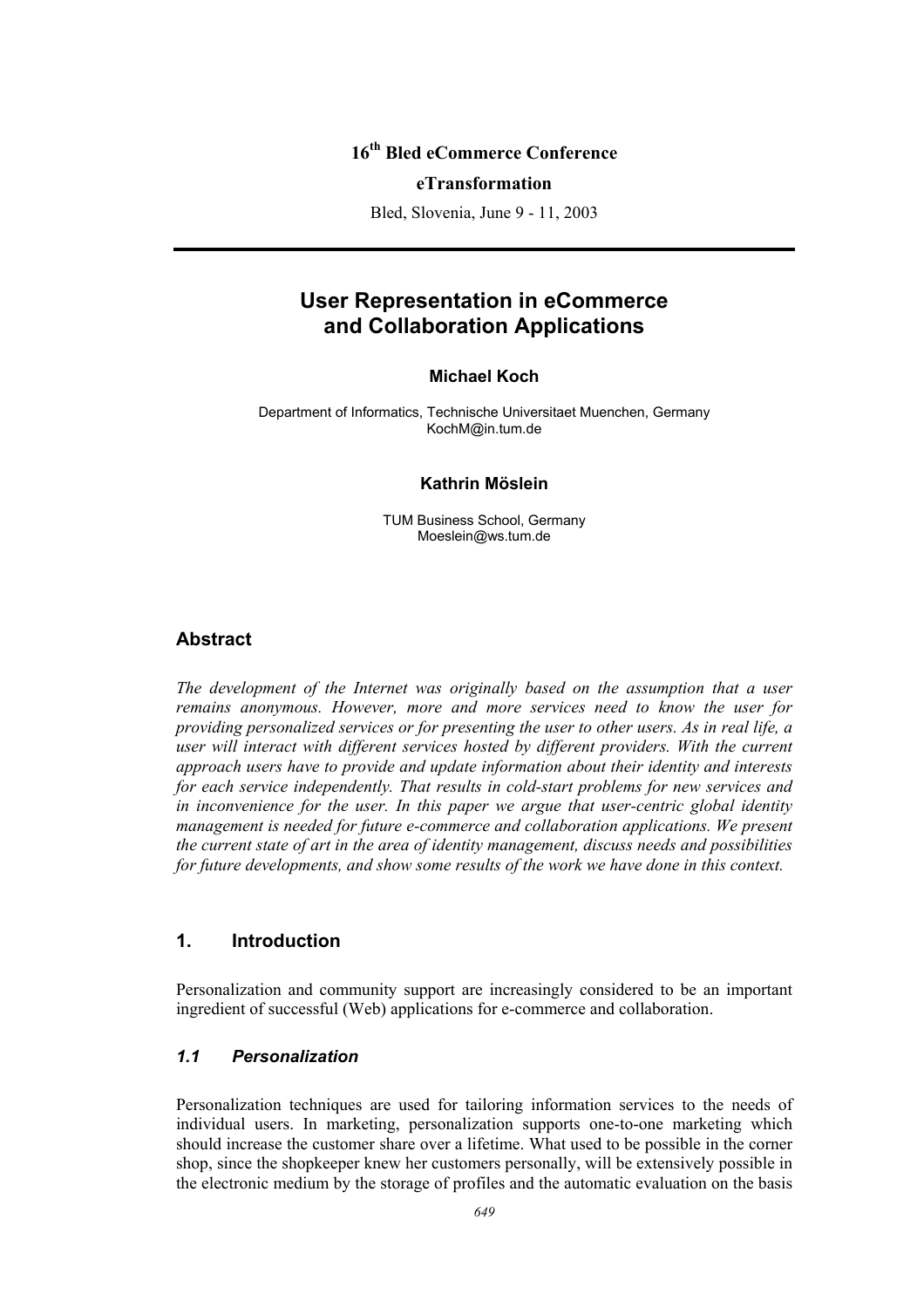of predefined rules (Schubert & Koch 2002). In addition to online shops personalization becomes more and more important also in (Web-based) communication and collaboration services like community platforms.

Technically, personalization is about selecting or filtering information objects or products for an individual by using information about the individual (her customer profile). Different methods are known for performing this selection. These methods range from content based filtering with rules or vector similarities to automated collaborative filtering (see Schubert & Koch 2002 for more information). But independently of the personalization method the ability to deliver personalization is always based on the acquisition of a picture of the user. Depending on the personalization method used, there are different requirements to the representation of this picture. For content based filtering information about preferred content and relationships to content objects has to be stored. For collaborative filtering relationships to other users and ratings or comments have to be managed.

## *1.2 Community Support*

Personalization is not the only reason for services to collect user profile information. More and more often Web-based services offer some kind of community support functionality. That means that the users are not supported independently from each other but are put into contact with each other. Users are supported in exchanging information, getting in contact, and communicating with each other. Bringing communities of people together stimulates three major potentials:

- (1) the building of trust,
- (2) the collection and effective use of (trusted) community information and
- (3) the economic impacts of accumulated buying power.

The economic impacts of communities for accumulating buying power have been discussed by Hagel and Armstrong (1997). They mainly focus on groups of Internet users that are drawn together around products or companies and use the extended possibilities of the online medium to cooperate and gain advantages they would not have if they were acting as isolated customers (better information, discounts). Those groups are often referred to as virtual communities of transaction (Schubert 1999). In addition to the accumulation of buying power this type of community is a source for valuable data about the products and about community members. User profiles can be harnessed by the operator of an electronic transaction platform with the consent of the users. In communities of transaction the additional information about the users is often the basis for personalization by making use of techniques such as collaborative filtering, data mining, and personalized user interfaces.

In addition to the use of user profiles for personalization, in community support platforms user profiles are also needed for presenting users to each other. In communication, which is the primary activity in communities, knowing the identity of those with whom you communicate is essential for understanding and evaluating an interaction and for building trust (Donath 1998). So the community members have to be aware about each other and have to know about each other. There is no need to have the identity linked to the real world identity of the user – but the identity in the community has to be persistent. Persistent pseudonymous identities can for example be found in online auction platforms like eBay where reputation information is stored as part of the identities (Kollock 1999).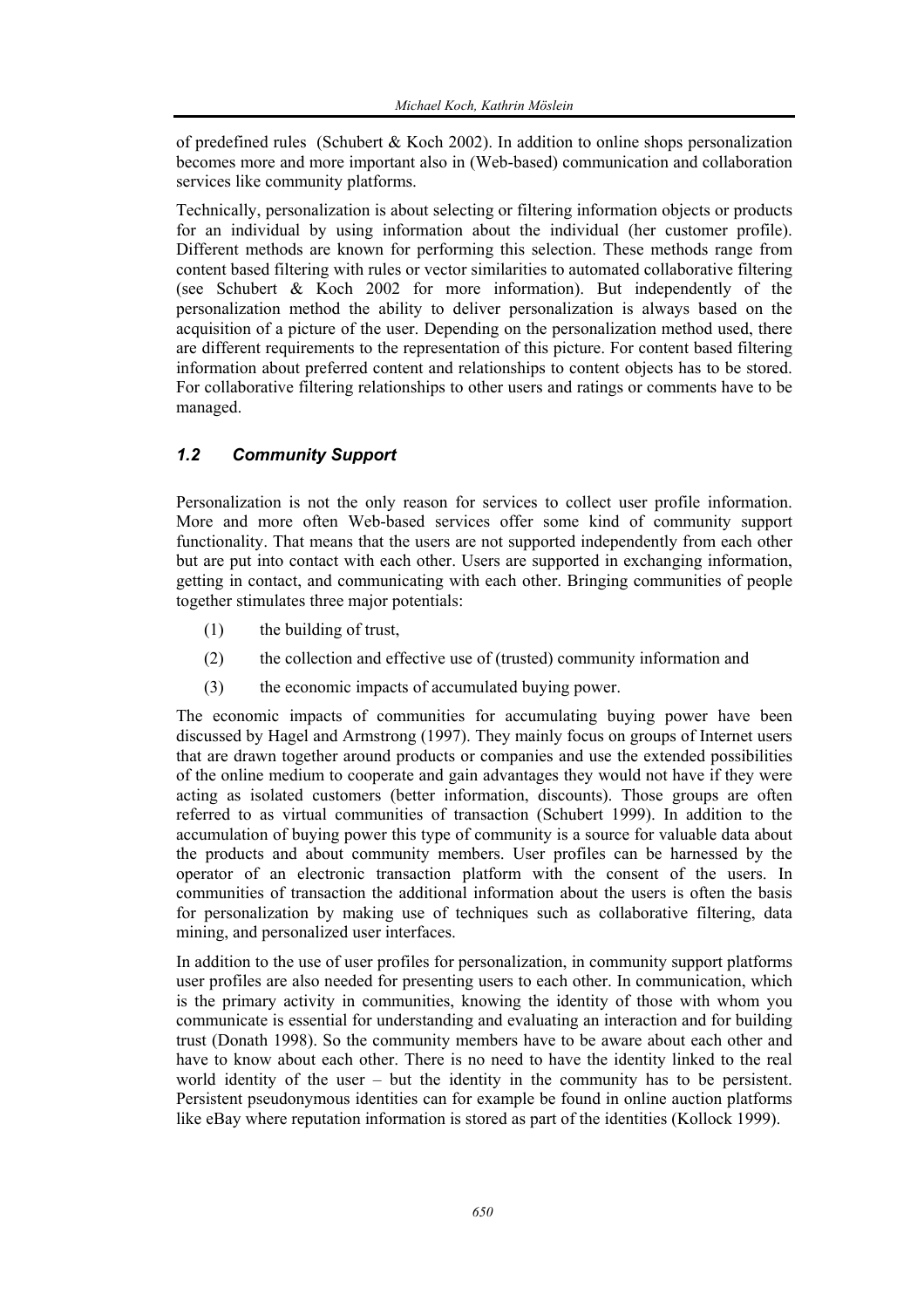In sum, for modern applications user representations have to be available for personalization and for presenting users to each other. In the remainder of this paper we will

- detail some issues of user representation and identities and highlight the main problems with user representation (Section 2)
- present a basic idea ("identity management", see Section 3) and a technical solution (the so-called "IDRepository") to some of the problems (Section 4), and
- review existing work to highlight the differences among existing approaches and our new approach (Section 5).

Finally, we will lay out a work agenda for user representation and identity management in the future (Section 6).

## **2. User Representation and Identities**

The Webster English Dictionary describes the word identity as: "1) the condition or fact of being the same or exactly alike (sameness, oneness); 2a) the condition or fact of being a specific person or thing (individuality); b) the condition of being the same as a person or thing described or claimed" (Webster 1988).

In e-commerce applications the aspect of identity as proving to be a specific person plays an important role and already has been addressed broadly. For personalization and for collaboration support however, the aspect of identity as all information that describes a specific person is much more important. In this paper we therefore will regard identity more in the context of user profile, a set of information representing a user or clearly related to a user or role in the digital world. In the rest of the paper we therefore will use the terms user representation, user profile and identity synonymous.



*Figure 1: Personalization as Key to Ambient Computing (Schubert & Koch 2002)*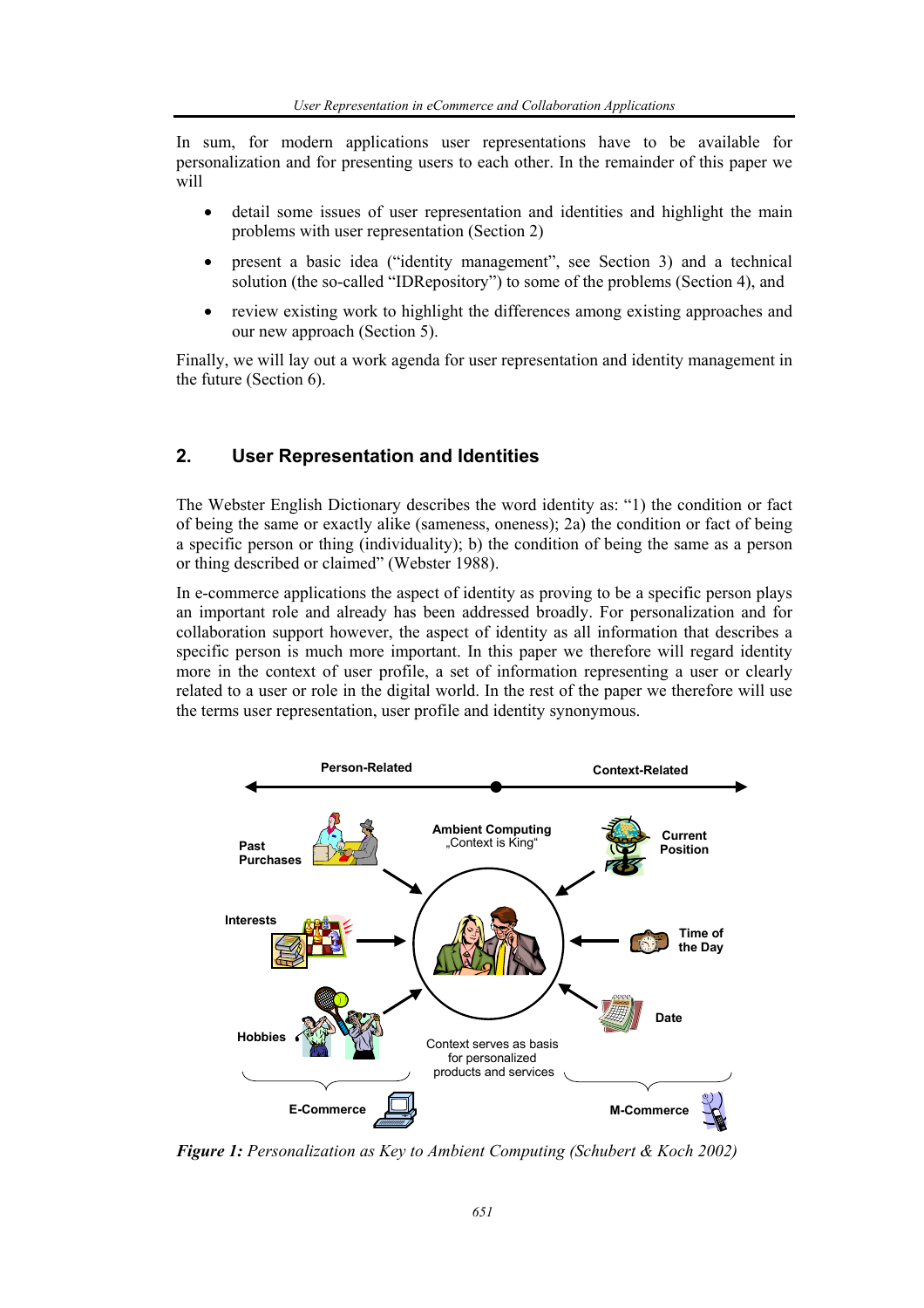Figure 1 shows different types of information about a user that can be used for personalization. This information ranges from the name of the user, demographic attributes and the history of past purchases to dynamic attributes like the current position as used in location based personalization.

In the context of user representation in Web-based e-commerce and collaboration systems three issues are of major importance: 1) modeling user representation, 2) acquiring user representations and 3) managing access rights and awareness to user representations.

## *2.1 Modeling User Representations*

For coding simple user profile information like addresses or payment information some standards are available. Examples are the vCARD standard (Howes et al. 1998) or the profile scheme included in W3Cs P3P specification (P3P 2000). These approaches are mainly based on hierarchically structured sets of attribute value pairs. For more complex information like interests or browsing histories currently personalization applications define proprietary codings based on the application and on the algorithms operating on the information. In addition to these proprietary codings used in live applications there is some work on user profiles emerging from Artificial Intelligence and Knowledge Management research. See (Essing 2001), (Fink & Kobsa 2000) or (Mertens & Höhl 1999) for more information on abstract modeling of user profiles and user profile servers.

#### *2.2 Acquiring User Profile Information*

There are various methods for capturing user profile information, which engage the user to different degrees. One usually distinguishes asking the customer (fill-in-profile, explicit feedback or ratings) and watching the customer (click-stream- or transactionanalysis). While the discussion of these methods is important it does not address some basic issues in user profile acquisition:

- (1) Users often do not trust services that collect and use profile information (and therefore try to provide no or false information).
- (2) Even if the user cooperates, some time and effort is needed before enough information is collected to provide appropriate recommendations. So, small sites do not have a chance to get enough information from the user (by watching).

The second issue is called "cold-start problem". This means that users expect good recommendations from the beginning, but the system is only able to provide recommendations after having asked the user a lot of questions or after having watched the user for some time. This issue is of special importance in the field of Small and Medium-sized Enterprises (SMEs).

#### *2.3 Managing Access Rights and Access Awareness*

Finally, when user data is collected, there is the question of control. Users are only willing to agree to collecting and storing data about them or to provide data if they have and benefit from it, and if they have control and awareness of what is done with the data. Some current work tries to address this issue with privacy policies provided by services and privacy statements expressed by the users (see the W3Cs P3P project for one example (P3P 2000)). However, these works only address part of the picture. According to the two major usages of user profile information as described in the previous section,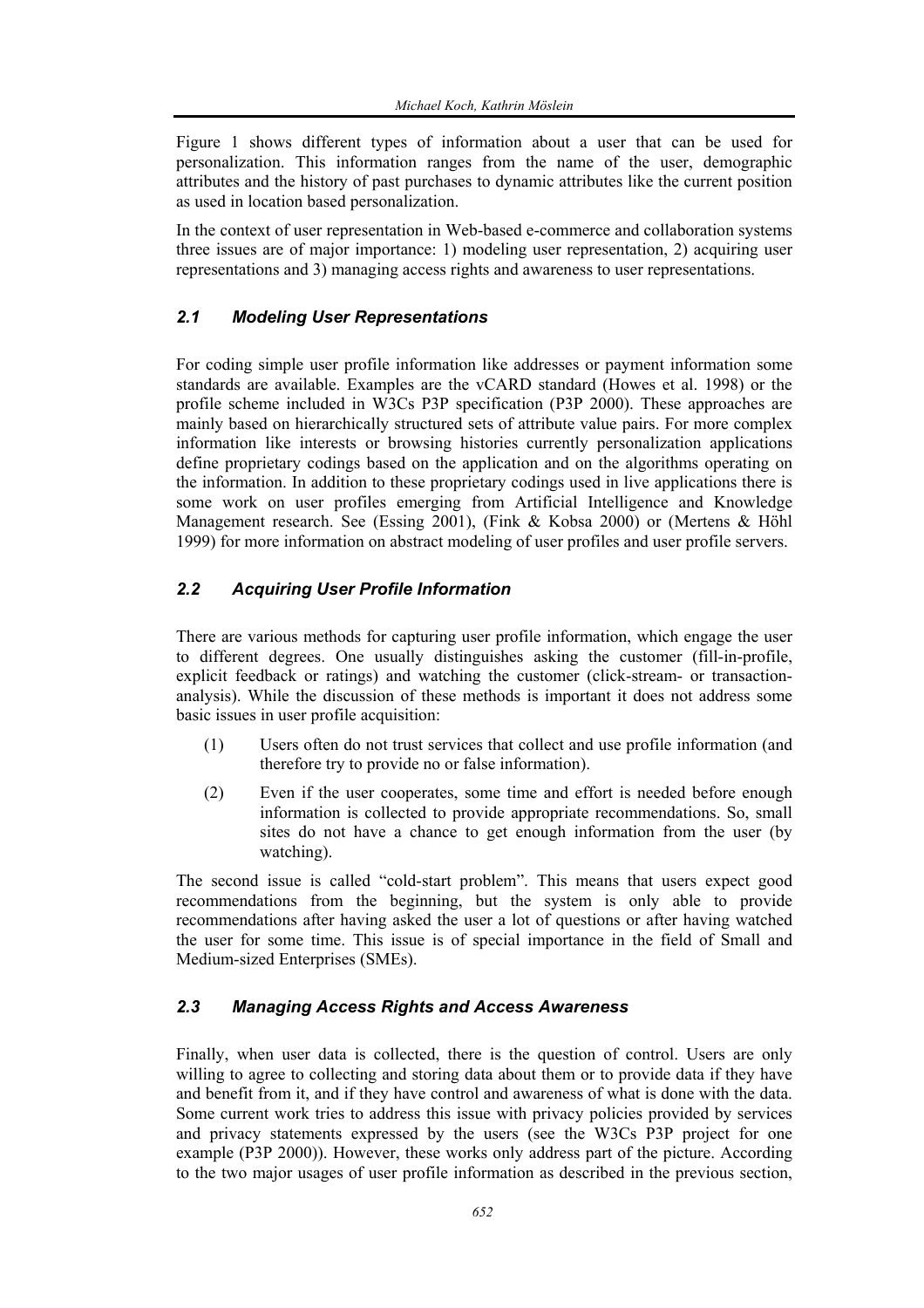access control has to address the issue of what platform should be provided with what information (to do personalization), and with which users should be able to see what information (for matchmaking and trust building). In addition to providing these two aspects of access control, user profile storage has to provide awareness about what information is stored and what it is used for.

## **3. Identity Management**

In order to solve the key problems mentioned in the previous section (trust and coldstart), our concept builds on

- giving control of profile information back to users (to solve the trust issue) and
- allowing the reuse of profiles among the different personalization services (to solve the cold-start problem).

To do so we first separate

- the usage of user profiles (in the personalization services) and
- the storage of user profiles (e.g. in a central user profile server).

This setup opens the possibility of user profile reuse and provides a single location where user access control and user awareness (of who is using what information) can be implemented in a way the profile owners trust. However, this usage of user profiles by different applications also makes the modeling issue more important and raises the need for standards.

Taking a user-centric point of view to the issue leads us to no longer talking of user profiles and user profile management but of identities and identity management. An identity is the set of attributes describing (an aspect of) a person. Managing which information is available for which application is called identity management. Identity management is something we do in normal conversation everyday when we decide on what to tell one another about ourselves. In interactions with others we consider the situational context and the role we are currently acting in as well as the respective relationship with the interaction partners. This results in different sets of information being released to different interaction partners. Sometimes this leads to the situation that a person is known under different names in different contexts, e.g. by using special names, nicknames or pseudonyms suiting the occasion (Köhntopp & Bertold 2000).

Also or especially in the digital world people are using different (digital) identities. When interacting with different applications from different providers and using different identities it becomes hard to keep track of the information which service stores which information, and to keep the information in the services up to date.

An identity management system would allow people to define different identities, roles, associate personal data to it, and decide whom to give data and when to act anonymously. An identity management system would empower the user to maintain their privacy and control their digital identity.

Some projects that seem to follow similar concepts have been launched or announced in the past years: Microsoft Passport, Novell DigitalMe, the Liberty Alliance project and XNS. However, most of these solutions follow the centralization approach but do not give the user control of her profile (make the user owner of her profile). Additionally, these projects do not deal with complex user attributes that are needed to model interests or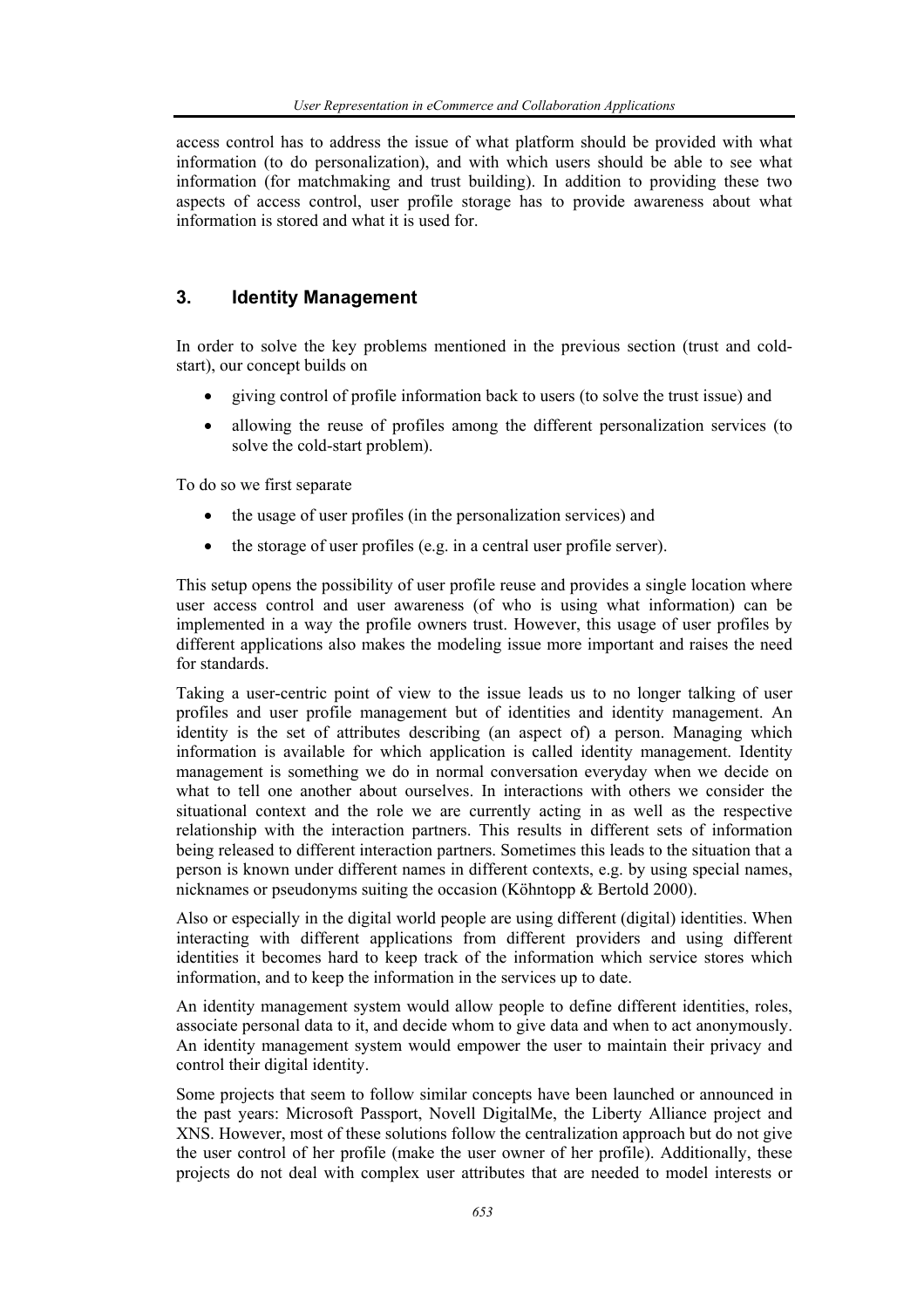relationships. They mainly focus on authentication and service centric exchange of simple attributes in contrast to authorization and awareness of access to complex user profile information. We will review related work in more detail in Section 5.

## **4. IDRepository**

Since current solutions do not support user control in identity management we have built an identity management solution, which is clearly focused on user empowerment and which supports complex user profile attributes, the IDRepository (Koch & Wörndl 2001, Koch 2002a, 2002b).



*Figure 2: Identity Management Architecture Components.* 

Our technical approach follows the ideas presented in the previous section, to separate user profile information from services that make use of it, and store the identity under the control of the identity owner in a place where it can be maintained by the user and be accessed by different services (with permission of the identity owner).

The core component in our architecture is a user profile repository service (IDRepository) that stores identities and offers the identity owner and authorized services interfaces to access this information (see Figure 2). The server offers the functionality to store more than one identity and to link identities to each other (defining data propagation paths).

For using the repository we have several possibilities placed between the following two extremes:

- one central identity server for storing all identities of all people
- one or even several servers per person storing different identities

We imagine that in the real world there will be a federated solution with independent identity providers – companies that operate identity servers – and no central authority (see Figure 3).

The services that read the profile information from the IDRepository should have a possibility to cache this information for some time. To implement this caching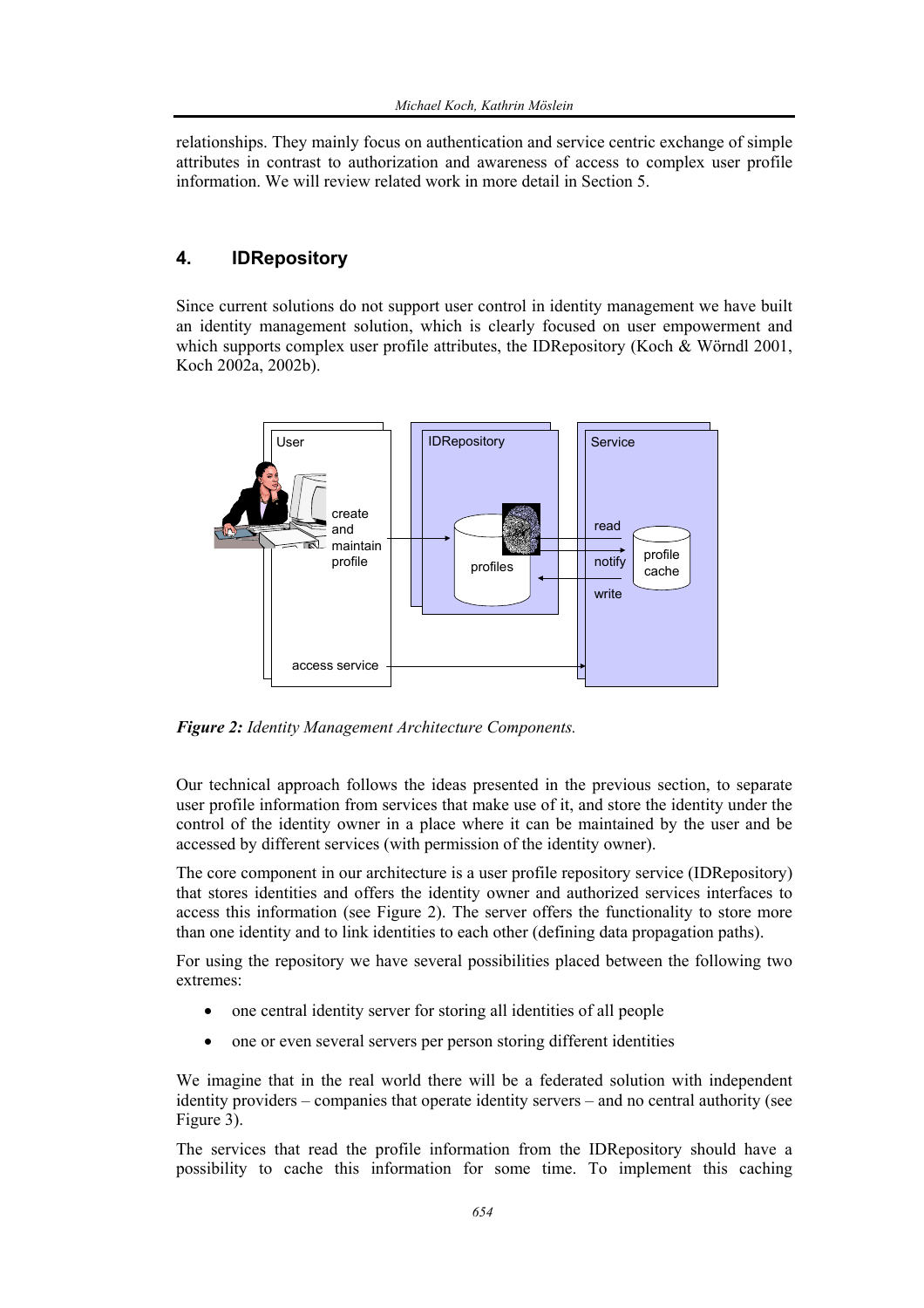functionality we need a means for keeping the cache up to date (and for the user to request deletion of the cached copy). After the negotiation of the basic lease this whole process can be seen as replication of the data with a master copy.



*Figure 3: Identity Management Network.* 

Now that we have outlined the general architecture for storing and accessing profiles, there is the question of how a profile should be structured to be of general use and allow interoperability. As mentioned in Section 1 current personalization solutions mainly rely on proprietary user profiles or on simple standards defining attributes for name, payment and delivery information.

When reviewing information needs in Internet based (personalization) services the following types of information can be identified:

- basic and demographic attributes like "name" or "gender"
- information about interests: This can be represented by correlations with predefined clusters or stereotypes (e.g. in iFAY (www.ifay.com)), by explicit attributes (e.g. "interest.music = 'hip hop'") or by collaborative interest definitions (correlations with other users). The source for all of this can be ratings given by the user to information (implicit by visit or explicit).
- ratings given by the profile owner to information items or products
- information about relationships to other people: colleagues, buddies
- browsing and shopping (transaction) history
- preferences
- PIM (personal information manager) information (e.g. calendar)

Some of this information can be stored in a standard way using attribute value pairs with string values, but not all of it. Therefore, our approach extends the standard approach by new data types and domain ontologies for attribute names mainly for expressing interests, ratings and for relationships. Additionally, there is the possibility to have multiple values in any place in the hierarchy. This is needed to store sets of values for an attribute (e.g.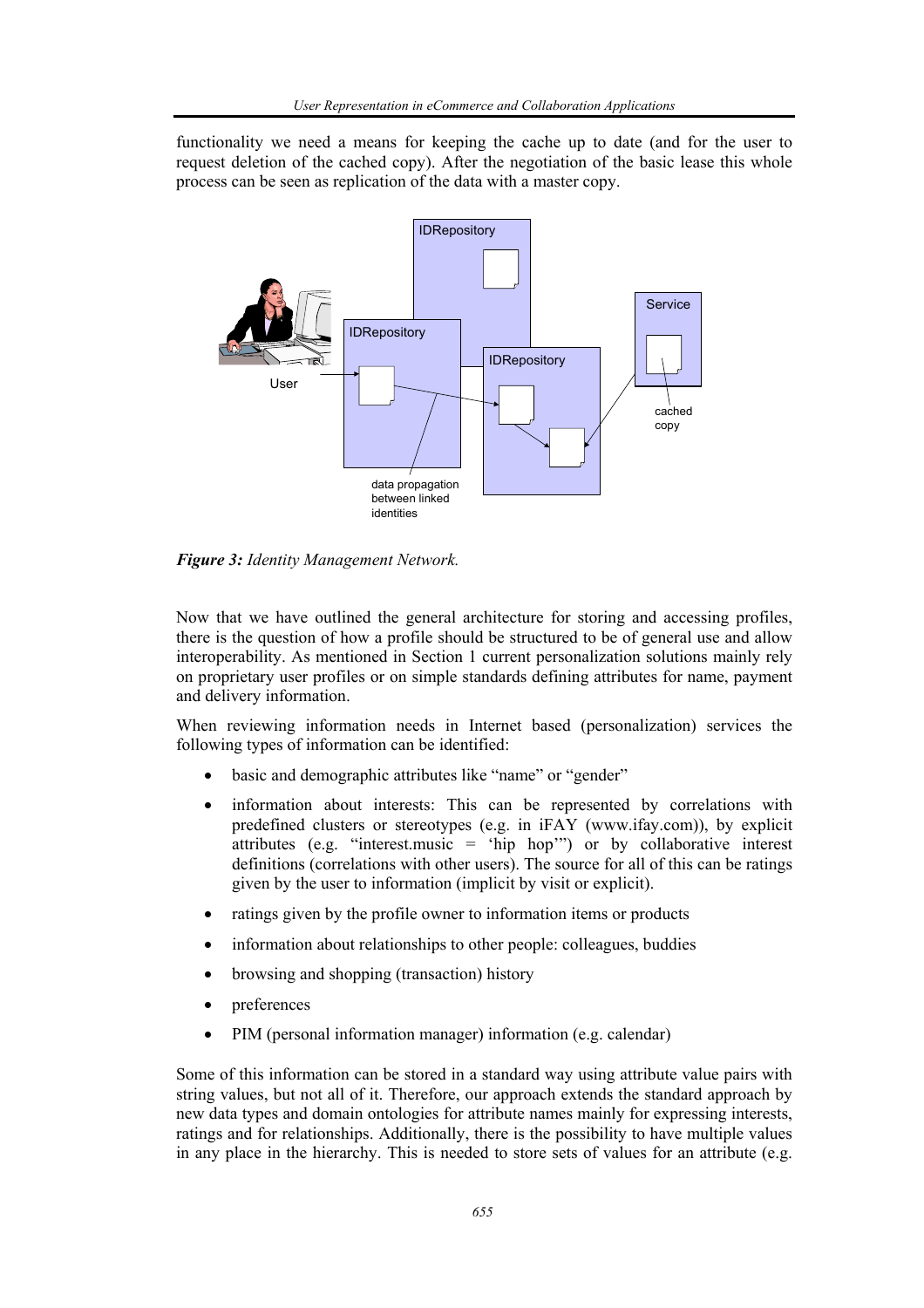"personal.spokenLanguages  $=$  ('de', 'en', 'fr')") or to provide several data sets (e.g. "personal.address(1).street", "personal.address(2). street").

The main features in our approach can be summarized as follows:

- hierarchical attribute space
- values at any level can be sets (multiple values)
- domain specific standard set and additional application specific attributes
- special types for interests, relationships and ratings
- ontology to define attribute hierarchy, attribute names and data types

Since attributes can be set by different sources they have to store meta information about who has changed them. In addition to knowing who has set some data it might often be necessary to have a prove for this. If attributes are to be used for one application only, the service could store these attributes locally (and only store the other attributes globally in the identity management service) – but there are scenarios where attributes should be exchanged among services and still have to be trusted (e.g. attribute that user has bought for more that US\$1000 at one e-commerce site which entitles her for special discounts in other services). The two solutions to this issue are that the identity management service itself guarantees the source of the data or that the data source digitally signs the data so that anybody can check the origin and the integrity. We have chosen the second possibility. The repository servers offer a possibility to sign any sub-hierarchy or subset of attributes in the repository and store the signatures.

## **5 Related Work**

Work related to exchanging user profiles and identity management can be found both in industry and research. First, there is work on client based profile management and provision to servers via form-fill-in or P3P in infomediaries. Second, there are already several server based identity management solutions. And third, there is basic work on identity management and privacy.

#### *5.1 Infomediaries*

Today, user-related information is stored by different services independently in proprietary ways. Alternatively, user profile information can be stored on the user's computer, and be provided to services when needed. This could lead to higher trust because personal information is located near the user and because the usage of profile information can be controlled and monitored.

Client-side user profile storage is implemented by so-called infomediaries. Infomediaries are (small) applications on the client computer, which manage user profiles and offer services such as automatic fill-in of Web forms or P3P interfaces for exchanging the information with services (Cranor 1999).

Examples for infomediaries are

- Jotter (www.jotter.com) or
- Persona (www.persona.com).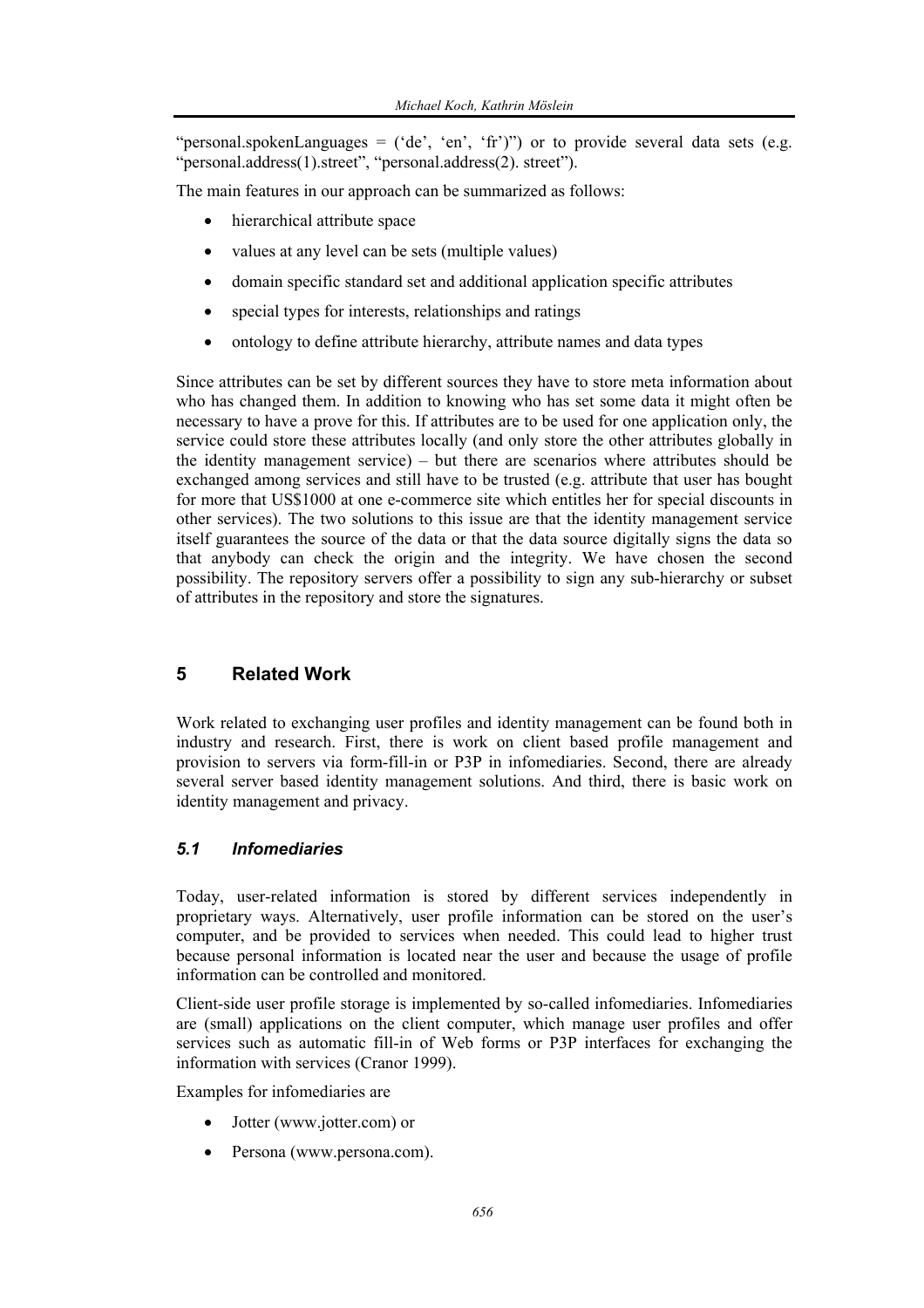Some infomediaries have additional features for automatically sharing information with marketers of products or services they have expressed interest in.

The main problem of client-side storage of user profile information is that it is not portable (Mulligan & Schwartz 2000). Personal information stored on one computer (e.g. at work) cannot be easily transferred to another one (e.g. at home or a mobile device). An additional problem with today's infomediaries is that the definition of access rights is possible but much too complex for everyday usage.

## *5.2 Single-Sign-In and Server-based User Profile Databases*

While the infomediaries focus on user control of identity information (authorization) server-side solutions are often more service-platform-centered and focus on authentication. These solutions relate back to multi-server authentication solutions like Kerberos (Steiner et al. 1988). In such single-sign-in solutions different servers or services share one service to authenticate users. Often the single-sign-in solution is extended to a user profile that is shared among the different services.

Today different software vendors offer such single-sign-in solutions for Intranets. The solutions are mainly based on (X.500) directory services or at least accessible via the LDAP directory access protocol.

While the single-sign-in solutions mentioned before are tailored for Intranet usage, global solutions like DigitalMe from Novell (www.digitalme.com) or Microsoft Passport (www.passport.com) extend this approach to a service for Internet usage. The core of these services is a central user profile directory (operated by Novell or Microsoft). Users can store and maintain their personal data in these directory servers via Web interfaces. Services that are certified by the profile storage operator can get access to the authentication and profile information when a user tries to log in at these services.

The systems are very similar to what we have in mind with the IDRepository. The main difference is in the missing orientation towards the profile owner, which shows in the profile data scope, missing access right definition, and the concentration on one profile storage operator. So, the information stored in the repository is limited to "basic ecommerce information" like delivery information (name, address) and payment information. Profile owners do not have the possibility to define access rights to their needs or to get information about the profile usage.

Other central user profile repositories are even more focused on marketing. So iFAY (www.ifay.com) or Yodlee (www.yodlee.com) support clustering users and making the information about the affiliation to clusters available to services that pay for it. In addition to the large identity management networks like Microsoft Passport several smaller projects have appeared. Examples are XNS (www.xns.org) and Live-id.org (www.liveid.org). These companies mainly follow a federated approach that allows for different identity servers operated by different companies.

To allow interoperability, the identity management providers and other companies that are already operating large Internet identification services like AOL, eBay, MSN or Visa have joined in the Liberty Alliance to develop a standard for connecting their identification and user profile storage services in a federated way. See (AberdeenGroup 2002), (Sun 2002a, 2002b) for more information on the industries viewpoint on federated identity services.

The Liberty Alliance is currently on the way to define an open standard for the representation of identities, for the authentication of users and for authorizing access to user profile information. The goal is to make it easy for services that are storing user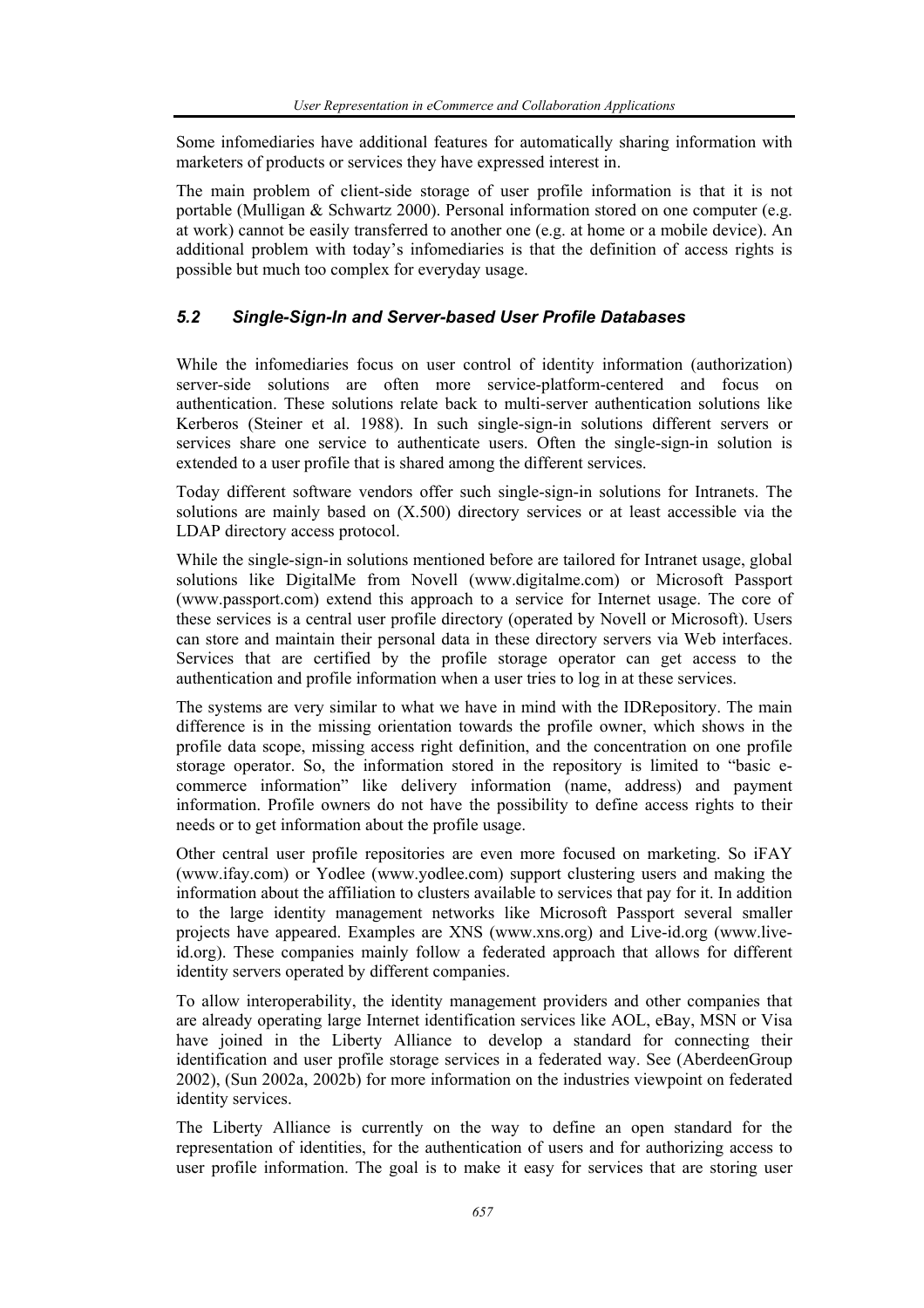profile information to exchange the information among each other (Liberty 2002). However, the focus of Liberty Alliance again is on the services. There is no real user control built into the proposal yet.

#### *5.3 Profile Information Exchange*

Other related work in the commercial field is about exchange and synchronization of user profile information among users or among applications of one user.

Examples for the replication of user data among users are business card exchange services (see www.cardxchange.net for one example). In these services users can store their contact information (and any additional attributes) and make a subset (view) of this information explicitly available to other users. When the information is changed by the owner the electronic business card changes at all places or the people replicating the information are notified by email. Similar functionality is often built into Community Support platforms. So, various alumni platforms provide some form of address exchange functionality. An interesting generic approach in this area is the solution by XNS (www.xns.org) and OneName (www.onename.com).

Exchange and synchronization of PIM data (Personal Information Management – calendar, address and todo lists, notes) up to now has been restricted by the large num-ber of proprietary protocols on the market, each focusing on only a small number of devices, applications and data types. SyncML (www.syncml.org) - an open industry standard for the synchronization of remote personal data across multiple networks, applications, platforms and devices - resolves this issue by providing a level of interoperability that is not possible with the industry's current proprietary synchronization protocols. In the context of SyncML also different data standards like vCard and vCal are promoted.

#### *5.4 Identity Management and Usability*

While commercial approaches concentrate on small subsets of user profile information and on service-centric implementations the research community is working on more general topics.

First we have to mention work dealing with what "identity" is and how the identity is used or determines interaction in online communication. Examples for work in this area are from Donath (1998) on Newsgroups and from Churchill and Bly (1999) on MUDs.

Security issues and legal implications are the topic of another large corps of work. Examples are (Damker et al. 1999) or (Köhntopp & Bertold 2000). The work of Köhntopp also discusses general questions of identity management and user interfaces of identity management tools.

Finally, there is some work on the usability of security tools. At the University of Freiburg for example Jendricke and co-workers are discussing identity management as a concept for achieving usable security in the internet. They focus on reducing the complexity in user interfaces and are developing a security tool called Identity-Manager that allows the user to easily choose different views and identities (Gerd tom Markotten et al. 2001, Jendricke & Gerd tom Markotten 2000).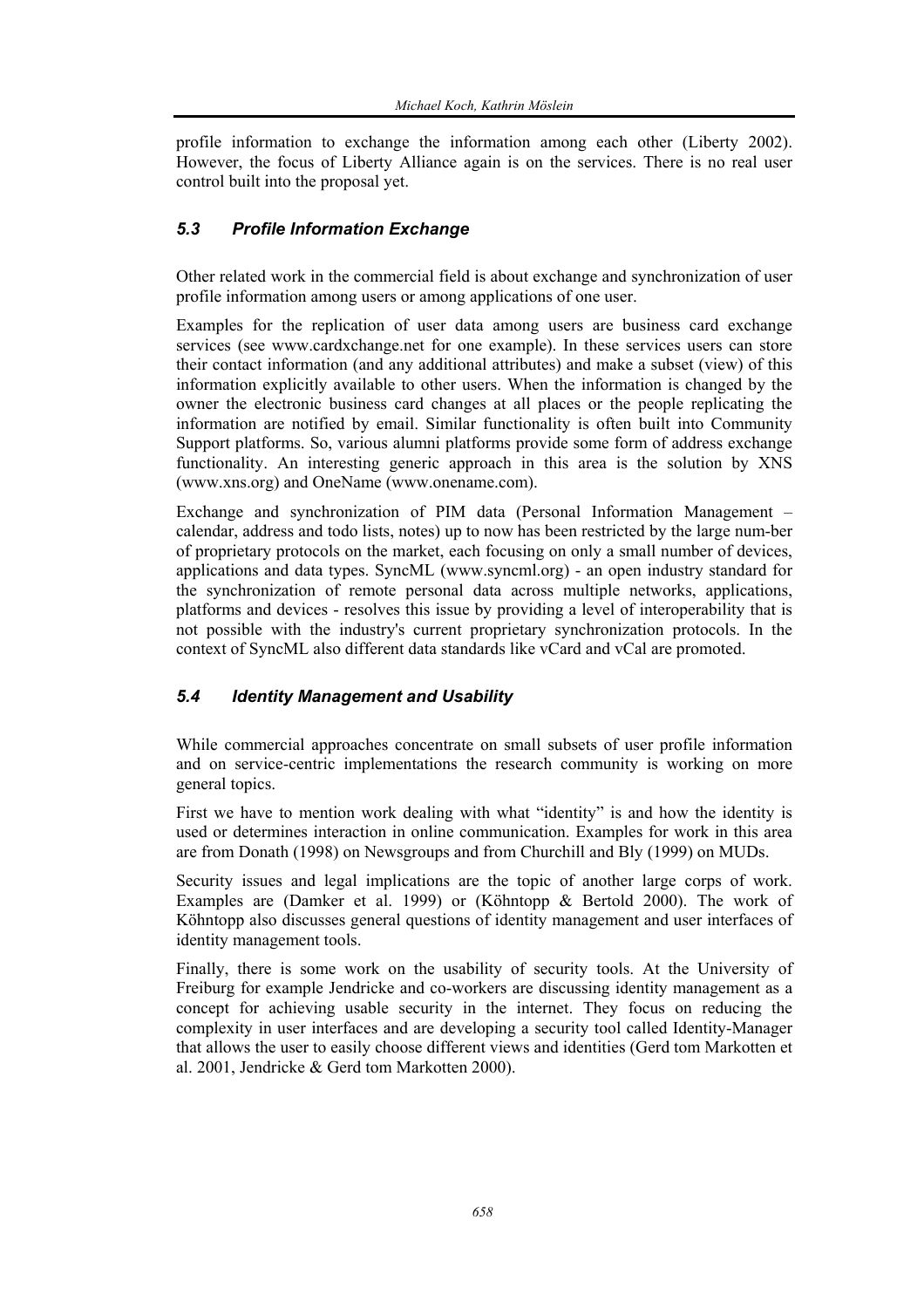## **6 Summary and Conclusions**

The availability of user profile information will be important for future Internet based Electronic Commerce and Community Support services. Information about the users is needed for performing transactions, for presenting users to each other and for providing personalized services.

Identity management and central user profile repositories might help

- to motivate users making user profile information available (because they have control and awareness about who is using it)
- services to provide effective personalization without cold-start problems

These two effects could help to boost the use of personalization in online services.

However, there are still some challenges to be addressed. From the technical point of view the most important issues are:

- how to specify (and enforce) access rights (especially including usability and user interface issues)
- how to represent user profile data to make it usable by different services (up to now nobody has dealt with user profile structure very much)

Some of the issues cannot be solved through technology alone. Especially the issue of access right enforcement. As already discussed in the P3P project of the World-Wide-Web-Consortium a certification of services is needed to ensure that the services make correct statements about planned user profile usage. An issue linked with the service certification is the selection of a trusted operator for the identity management service. Here we have taken an approach that allows different providers to operate identity servers and allows the user to select.

To gain trust from the profile owners a solution has to clearly support

- definition and handling of different access rights and/or sub-identities
- provision of awareness of access to the profile information

The functionality has to be provided in an intuitive way and has to cover the emerging mobile applications that also need user profile information for performing their services. All this has to be provided by different (trusted) operators for identity management servers to choose from.

While this approach of federated identity management services is already taken up by big consortia (see section on related work), current approaches are mainly authentication centered and still too much focused on services to become global identity management solutions. In our opinion more user-centered solutions from service independent providers with a focus on access right definition (authorization) and usability are needed for the future. In this context work on making the usage and configuration of these services as intuitive as possible to the profile owner is a central requirement. Here more work is needed. Another topic where additional work is needed is on business models for future identity management providers. First ideas are drawing from analogies of "user profile banks" with classical banks that have gained trust and are providing access to money from everywhere.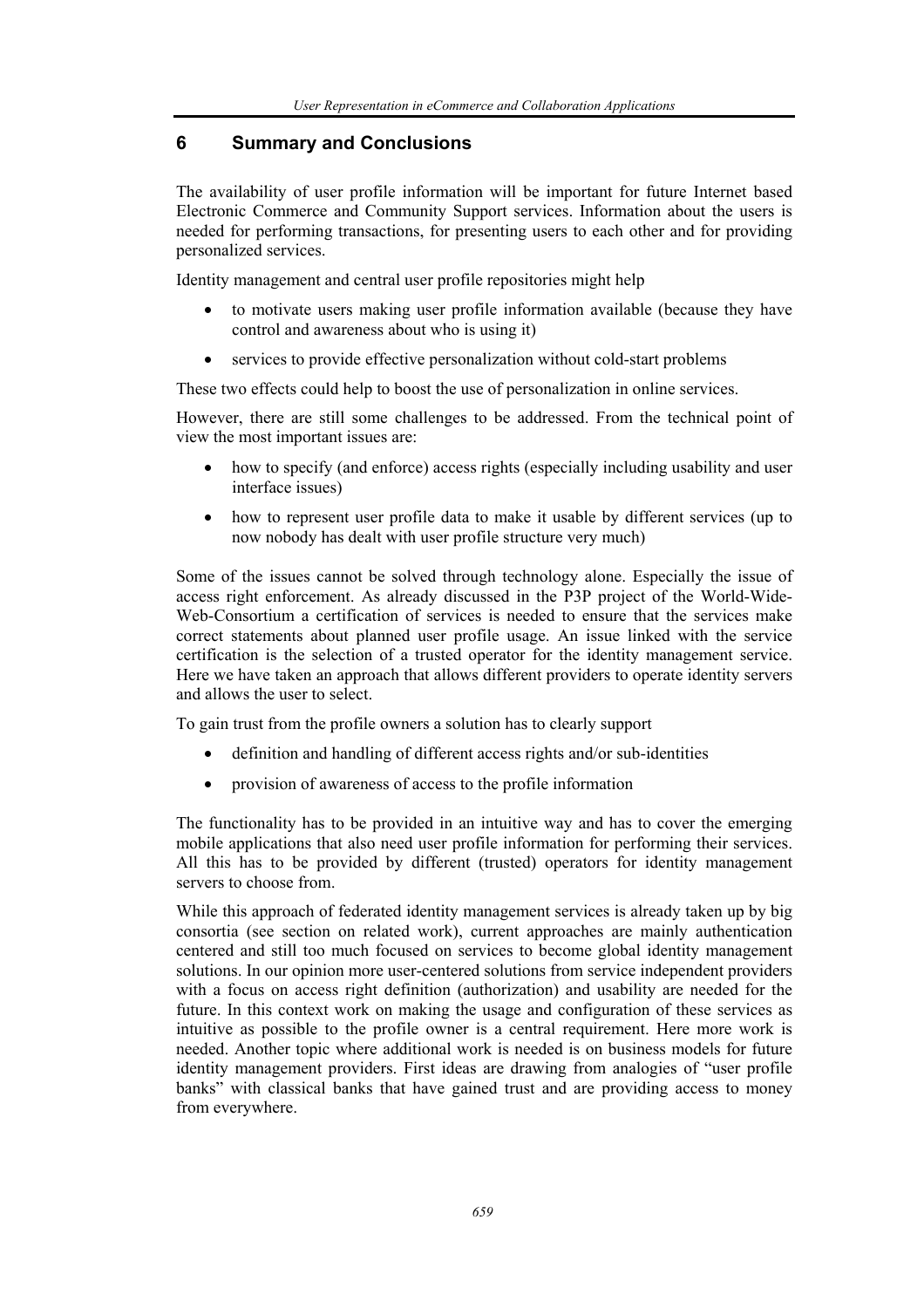#### **References**

- AberdeenGroup (2002): Federated Identity Systems An Executive White Paper, Technical Report, Aberdeen Group, Boston, MA, Jun 2002.
- Churchill, E.; Bly, S. (1999): Virtual Environments at Work: ongoing use of MUDs in the Workplace, Proc. Intl. Joint Conf. On Work Activities Coordination and Collaboration, pp. 99 – 108.
- Cranor, L.F. (1999): Agents of Choice: Tools that Facilitate Notice and Choice about Web Site Data Practices, Proc. 21st Intl. Conf. on Privacy and Personal Data Protection, Hong Kong, China.
- Damker, H.; Pordesch, U.; Reichenbach, M. (1999): Personal Reachability and Security Management – Negotiation of Multilateral Security, in: Müller, G.; Rannenberg, K. (eds): Proc. Multilateral Security in Communications – Technology, Infrastructure, Economy, Stuttgart, Addison-Wesley-Longman, pp. 95 – 111.
- Donath, J.S. (1998): Identity and deception in the virtual community, in: Kollock, P.; Smith, M. (eds.): Communities in Cyberspace, London: Routledge.
- Essing, N. (2001): Anwendungen der Benutzermodelle aus der Künstlichen Intelligenz: Repräsentationsmöglichkeiten für Benutzerprofile, Technical Report, Institut für Wirtschaftsinformatik, Westfälische Wilhelms-Universität Münster.
- Fink, J.; Kobsa, A. (2000): A Review and Analysis of Commercial User Modeling Servers for Personalization on the World Wide Web. User Modeling and User-Adapted Interaction 10, pp. 209 – 249.
- Gerd tom Markotten, D.; Jendricke, U.; Müller, G. (2001): Benutzbare Sicherheit Der Identitätsmanager als universelles Sicherheitswerkzeug, Springer, Berlin, pp. 135-146.
- Hagel, J.; Armstrong, A. (1997): Net Gain: Expanding markets through virtual communities, Boston, MA: Harvard Business School Press, 1997.
- Howes, T.; Smith, M.; Dawson, F. (1998): MIME Content-Type for Directory Information (vCARD Specification), RFC 2425.
- Jendricke, U.; Gerd tom Markotten, D. (2000): Usability meets Security The Identity-Manager as your Personal Security Assistant for the Internet, Proc. of the 16th Annual Computer Security Applications Conference.
- Koch, M. (2002a): Interoperable Community Platforms and Identity Management in the University Domain, International Journal on Media Management, 4(1), pp 21-30.
- Koch, M. (2002b): An Architecture for Community Support Platforms Modularization and Integration. Proc.6th Intl. Conf. on Work With Display Units – World Wide Work (WWDU2002), Luczak, H.; Cakir, A.E.; Cakir, G. (eds.), pp. 533 – 535.
- Koch, M.; Wörndl, W. (2001): Community-Support and Identity Management. In: Proc. European Conf. on Computer-Supported Cooperative Work (ECSCW2001), Bonn, Germany, pp. 319-338
- Köhntopp, M.; Bertold, O. (2000): Identity Management Based on P3P, Proc. Workshop on Design Issues in Anonymity and Unobservability, Berkeley, CA.
- Kollock, P. (1999): The Production of Trust in Online Markets. In: Advances in Group Processes (Vol. 16), Lawler, E.J.; Macy, M.;Thyne, S.; Walker, H.A. (eds.), JAI Press, 1999.